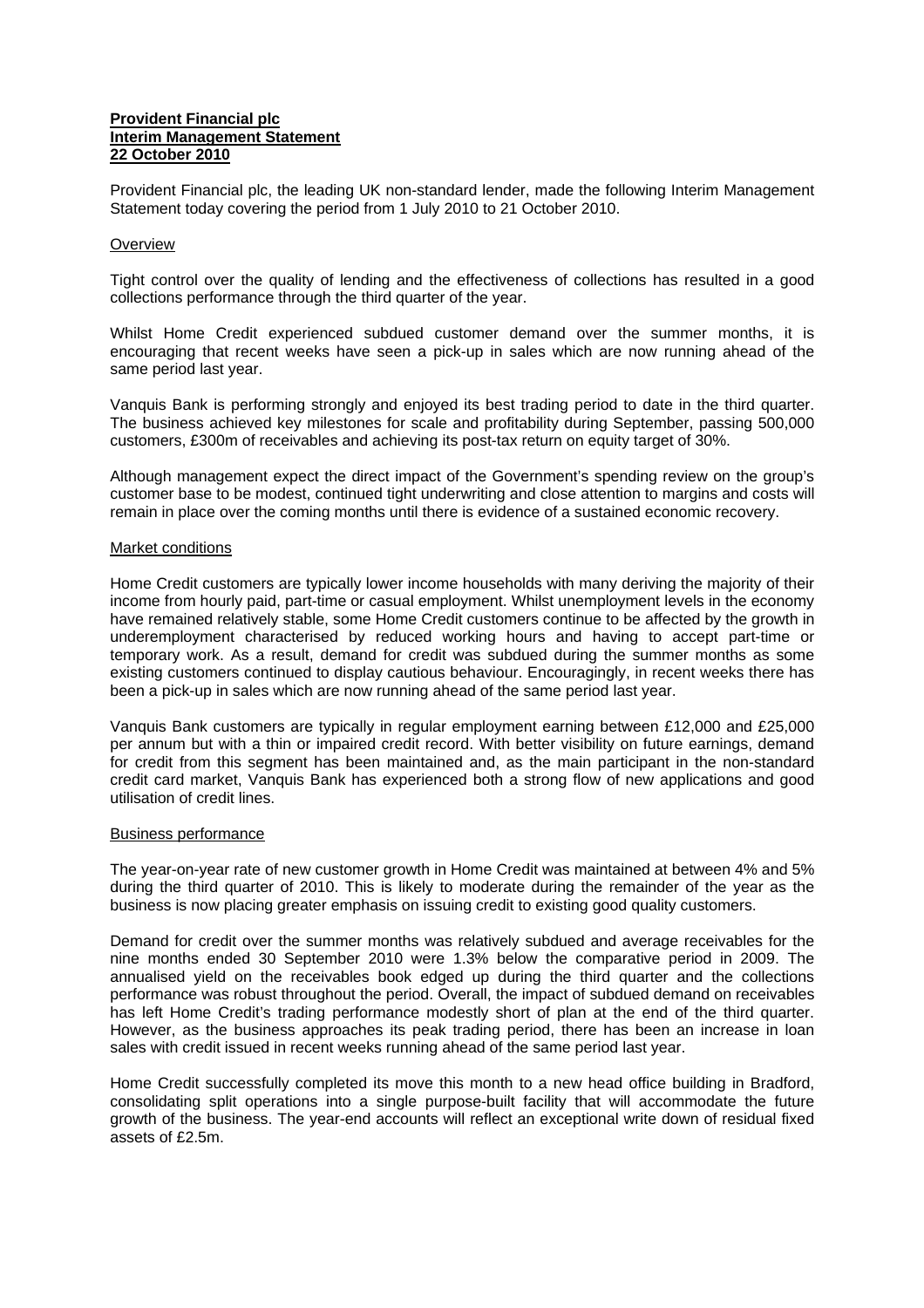Vanquis Bank has continued to receive a strong flow of card applications. Underwriting standards have remained unchanged resulting in a year to date acceptance rate of 18% compared to 19% at the half year. Customer numbers stood at 501,000 at the end of September, representing year-on-year growth of 20.4%. Receivables passed the £300m milestone during September and average receivables for the nine months ended 30 September showed growth of 22.7% over the corresponding period in 2009.

The favourable trend in delinquency rates that developed during the second quarter of the year continued through the third quarter, providing further evidence that the consistent application of tight underwriting and credit line increases have underpinned a further improvement in the quality of the receivables book. This has supported a further expansion in the annualised risk-adjusted margin to around 32% at 30 September 2010. Overall, Vanquis Bank's trading performance is running ahead of plan at the end of the third quarter due to the combined effect of strong growth and favourable delinquency trends.

Overall, group performance for the nine months to 30 September 2010 is in line with plan.

# Government Spending Review

On 20 October 2010, the Chancellor announced details of the Government's Spending Review, including cuts to public spending and reforms to welfare benefits.

The total welfare benefits savings included in the Spending Review and June 2010 Budget are to be phased in over the next four years, rising from £2.3bn in 2011/2012 to £18.1bn by 2014/2015.

The effect of specific measures relating to welfare benefits included in the Spending Review and the June Budget which are most relevant to Home Credit customers are set out below:

- It is estimated that the capping of benefits that family households can receive at around £500 a week from 2013, equivalent to £26,000 a year, will affect under 1% of households served by Home Credit. The average household income of a Home Credit customer is approximately £12,000 a year and typically includes income from employment. Furthermore, less than half of Home Credit customers are in receipt of any benefits (other than child benefit and pensions).
- The cutting of child benefits to families where at least one parent earns more than approximately £44,000 a year will not affect Home Credit customers.
- The capping of the Local Housing Allowance used to determine Housing Benefit due to take effect from April 2011 will not have a significant impact on the Home Credit customer base. It is estimated that 8% of Home Credit customers live in private rented accommodation and are in receipt of benefits. Only a small proportion of these customers live in four or five bedroom houses or areas of high cost housing and will experience a reduction in Housing Benefit. Importantly, the Spending Review confirmed that there is to be no change to Social Housing rents for existing tenants.
- It is estimated that the restriction on the Employment Support Allowance paid to those who are unable to work because of a disability or a health condition to one year from 2012 will impact less than 5% of households served by Home Credit.
- The headline benefit savings of £18.1bn in 2014/2015 include £6.2bn in relation to switching indexation of benefits from RPI to CPI. This does not reduce the level of benefits but serves to moderate the rate of future increases.

The transition from the current welfare benefits system to the Universal Credit will be phased in over the next 10 years. Given the short duration of the Home Credit loan book, this timescale will allow any impact on customers' circumstances to be comfortably accommodated within the normal loan renewal process. Accordingly, this transition does not present any increased exposure to credit risk.

The Office of Budget Responsibility has forecast that the measures included in the Spending Review and June Budget will reduce public sector employment by 490,000 over four years through a combination of natural attrition and redundancies. The majority of the reduction is forecast to take place from 2013/2014. The majority of Home Credit households derive their income from hourly paid, part-time or casual work and are therefore not typically employed in administrative roles within Central or Local Government. Vanquis Bank customers are in more regular employment and will therefore